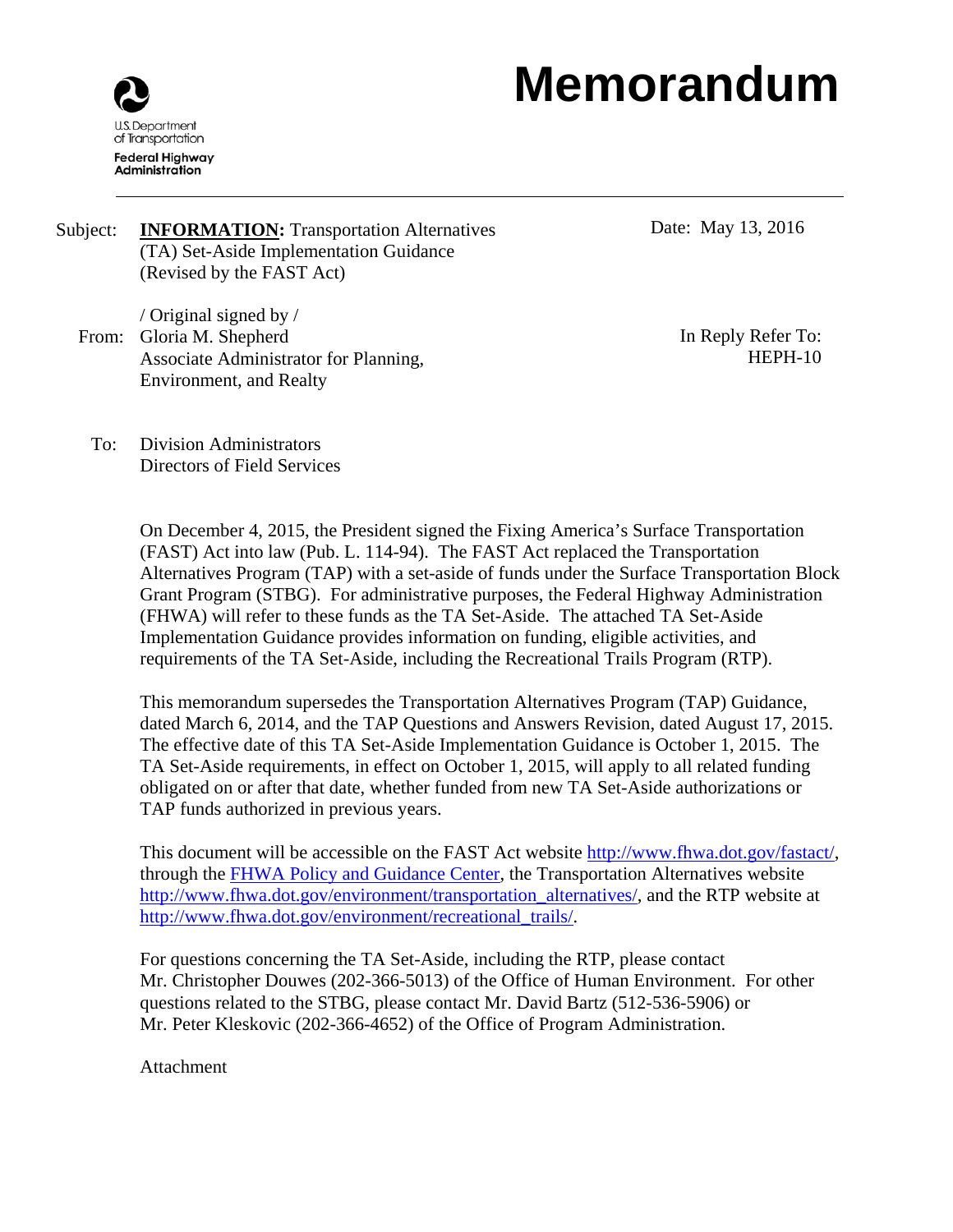# **Transportation Alternatives (TA) Set-Aside Implementation Guidance May 13, 2016**

# **TABLE OF CONTENTS**

- Program Purpose
- Governing Authorities
- Funding
	- o Authorizations, Program Codes
	- o Federal Share and Match
	- o Allocations and Suballocations
	- o Transfer of Funds
- Competitive Selection Process
	- o State Competitive Process
	- o MPOs Representing Urbanized Areas with Population of Over 200,000
	- o Other Provisions and Priorities
- Eligible Entities
- Eligible Projects
	- o Not eligible
	- o Location
- Other Requirements
	- o Planning Requirements
	- o Applicability of 23 U.S.C. 217(i) for Bicycle Projects
- Treatment of Projects
	- o Youth Service and Conservation Corps (MAP-21 Section 1524)
- Recreational Trails Program
	- o RTP Administrative Costs
	- o RTP Education Costs
	- o RTP Suballocation Requirement
- TA Set-Aside Project Eligibility Questions and Answers
- Transportation Alternatives Program: Eligible Projects Legislation as in effect prior to enactment of the FAST Act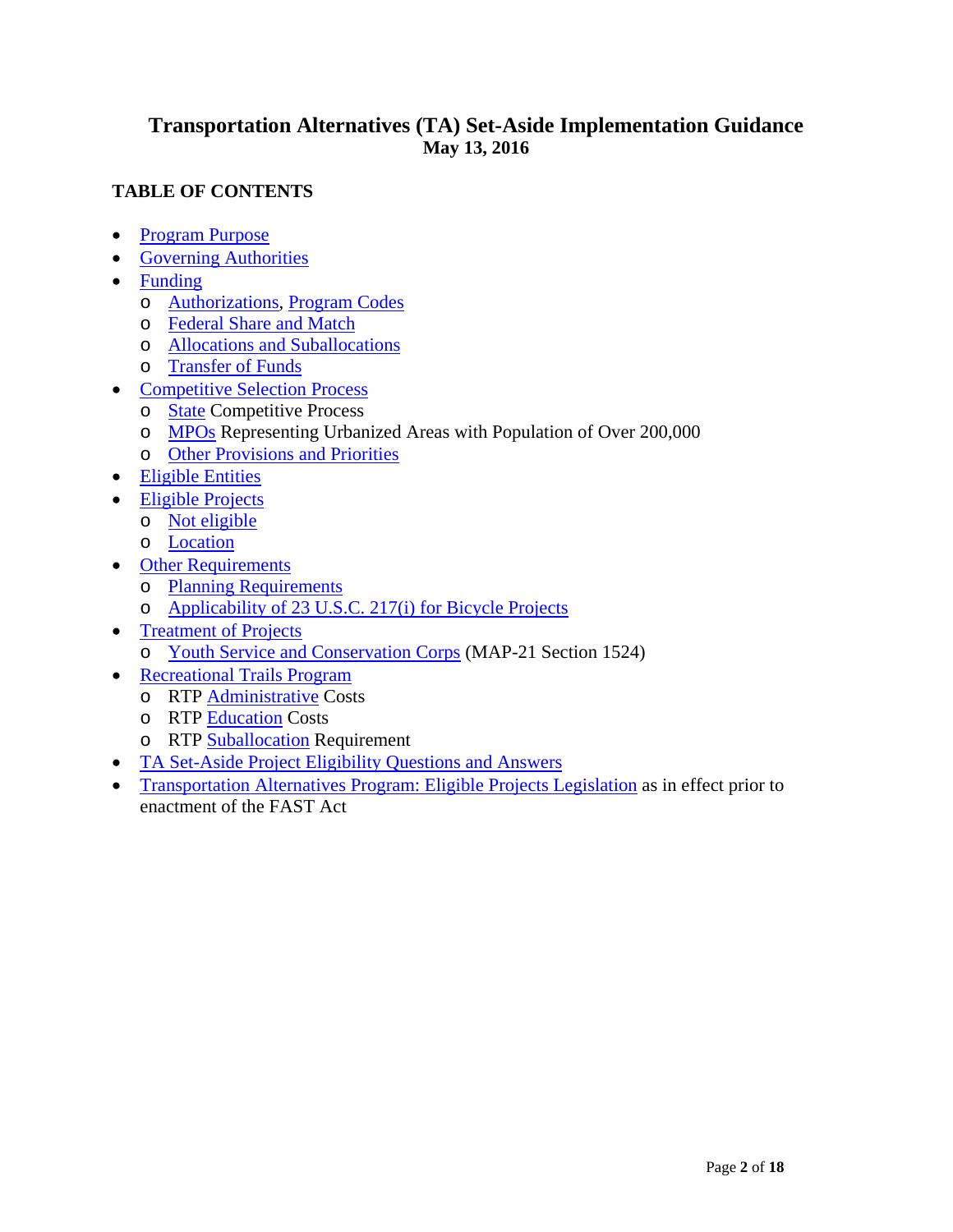## **PROGRAM PURPOSE**

The Fixing America's Surface Transportation (FAST) Act replaced the Transportation Alternatives Program (TAP) with a set-aside of **Surface Transportation Block Grant (STBG)** Program funding for transportation alternatives (TA). These set-aside funds include all projects and activities that were previously eligible under TAP, encompassing a variety of smaller-scale transportation projects such as pedestrian and bicycle facilities, recreational trails, safe routes to school projects, community improvements such as historic preservation and vegetation management, and environmental mitigation related to stormwater and habitat connectivity.

The Moving Ahead for Progress in the 21<sup>st</sup> Century Act (MAP-21) codified the TAP under sections 213(b) and 101(a)(29) of title 23, United States Code (U.S.C.). The FAST Act repealed section 213, removed the former 101(a)(29), and recodified the program (as a set-aside of STBG funding) under 23 U.S.C. 133(h). For administrative purposes, the Federal Highway Administration (FHWA) is calling these funds the "Transportation Alternatives Set-Aside" or "TA Set-Aside."

# **GOVERNING AUTHORITIES**

- Section 1101 of the FAST Act authorized funds for the STBG.
- Section 1104 of the FAST Act provided for apportionment of funds under 23 U.S.C. 104.
- Section 1109 of the FAST Act amended the STBG under 23 U.S.C. 133, and established the TA Set-Aside under 23 U.S.C. 133(h).
- Section 1446 of the FAST Act amended title 23 U.S.C. with technical corrections.

## **FUNDING**

**Authorization Levels under the FAST Act:** Estimated annual STBG funding under the FAST Act is listed in the STBG Guidance, Section C, Funding.

Section 1104 of the FAST Act provides for the reservation of funds apportioned to a State under 23 U.S.C. 104(b)(2) to carry out the TA Set-Aside under 23 U.S.C. 133(h). Each State's TA Set-Aside funding is determined by dividing the national total TA Set-Aside funds shown in the table below among the States based on each State's proportionate share of FY 2009 Transportation Enhancements funding. See the FAST Act Funding Tables. The following table shows the national total for the TA Set-Aside under the FAST Act:

|         | Fiscal Year Transportation Alternatives Funds (23 U.S.C. 133(h)) |
|---------|------------------------------------------------------------------|
| FY 2016 | \$835,000,000                                                    |
| FY 2017 | \$835,000,000                                                    |
| FY 2018 | \$850,000,000                                                    |
| FY 2019 | \$850,000,000                                                    |
| FY 2020 | \$850,000,000                                                    |

The Program Codes for the TA Set-Aside funds are as follows: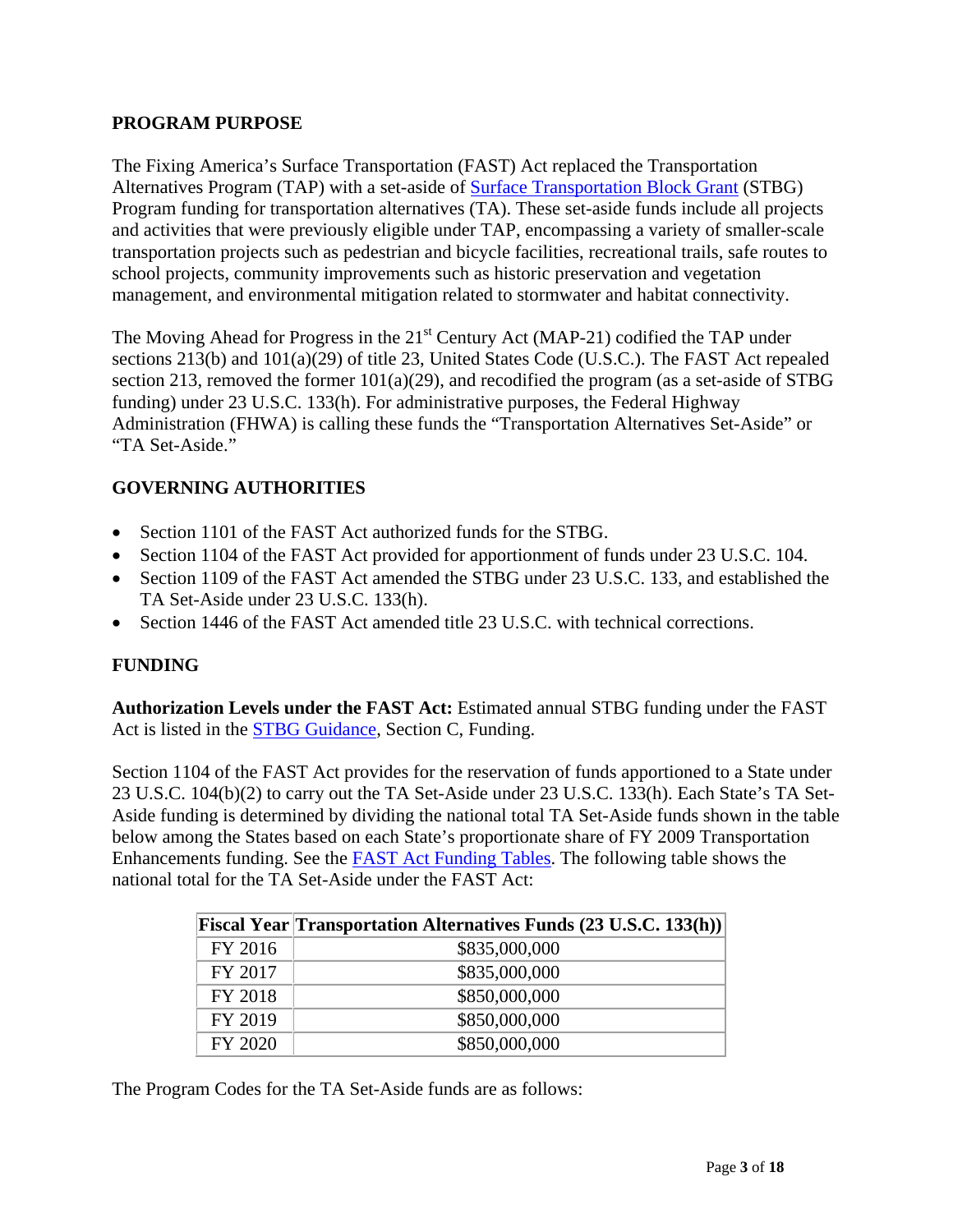| Program     |                                                      |                                           |
|-------------|------------------------------------------------------|-------------------------------------------|
| Code        | <b>Program Description</b>                           | <b>Statutory Reference</b>                |
| Z300        | TA Set-Aside – Flex                                  | $23$ U.S.C. 133(h)(2)                     |
| Z301        | TA Set-Aside – Urbanized Areas With Population Over  | $ 23 \text{ U.S.C. } 133 \text{ (h)}(2) $ |
|             | 200,000                                              |                                           |
| Z302        | TA Set-Aside – Areas with Population Over 5,000 to   | $23$ U.S.C. 133(h)(2)                     |
|             | 200,000                                              |                                           |
| Z303        | TA Set-Aside – Areas with Population 5,000 and Under | $23$ U.S.C. $133(h)(2)$                   |
| Z304        | TA Set-Aside – Large Urbanized areas 50% for any     | 23 U.S.C.                                 |
|             | STBG purpose                                         | 133(h)(6)(B)                              |
| Z940        | Recreational Trails Program (RTP)                    | $ 23 \text{ U.S.C. } 133 \text{ (h)}(5) $ |
| Z941        | Return of 1% for RTP Administration                  | 23 U.S.C.                                 |
|             |                                                      | 133(h)(5)(B)                              |
| <b>ZR10</b> | <b>State RTP Administration</b>                      | 23 U.S.C.                                 |
|             |                                                      | 206(d)(2)(H)                              |
| <b>ZR20</b> | <b>RTP</b> Educational Programs                      | 23 U.S.C.                                 |
|             |                                                      | 206(d)(2)(G)                              |

For other Program Codes, including MAP-21 extension codes, see Apportioned Program Codes under the FAST Act.

**Period of Availability:** TA Set-Aside funds are contract authority. TA Set-Aside obligations are reimbursed from the Highway Account of the Highway Trust Fund. TA Set-Aside funds are available for obligation for a period of 3 years after the last day of the fiscal year for which the funds are authorized. This includes funds set aside for the Recreational Trails Program (RTP). Thus, funds are available for obligation for up to 4 years (23 U.S.C. 118).

Surface Transportation Program (STP), TAP, and RTP funds from previous authorizations continue to be available for their original period of availability (3 years after the last day of the fiscal year for which the funds were authorized (23 U.S.C. 118)), but new obligations of STP, TAP, and RTP funds must follow the requirements and eligibilities of 23 U.S.C. 133, as amended by the FAST Act. See Treatment of Carryover Funds Under the FAST Act.

Funds apportioned for the Safe Routes to School (SRTS) Program prior to MAP-21 are available until expended (SAFETEA-LU § 1404(i)).

**Obligation Limitation:** The TA Set-Aside funds are subject to the annual obligation limitation imposed on the Federal-aid Highway Program.

**Federal Share and Match:** The Federal share for TA Set-Aside projects is as follows:

- For most projects, including SRTS projects funded with TA Set-Aside funds, the Federal share is the same as the Federal-aid Highway Program under 23 U.S.C. 120: generally 80 percent Federal and 20 percent State or local match. An upward sliding scale adjustment is available to States having public lands (23 U.S.C. 120).
- States may use a lower Federal share on Federal-aid projects as provided in 23 U.S.C. 120.
- Certain types of improvements, predominantly safety improvements, listed in 23 U.S.C.  $120(c)(1)$  may have a Federal share of 100 percent. Use of this provision is limited to 10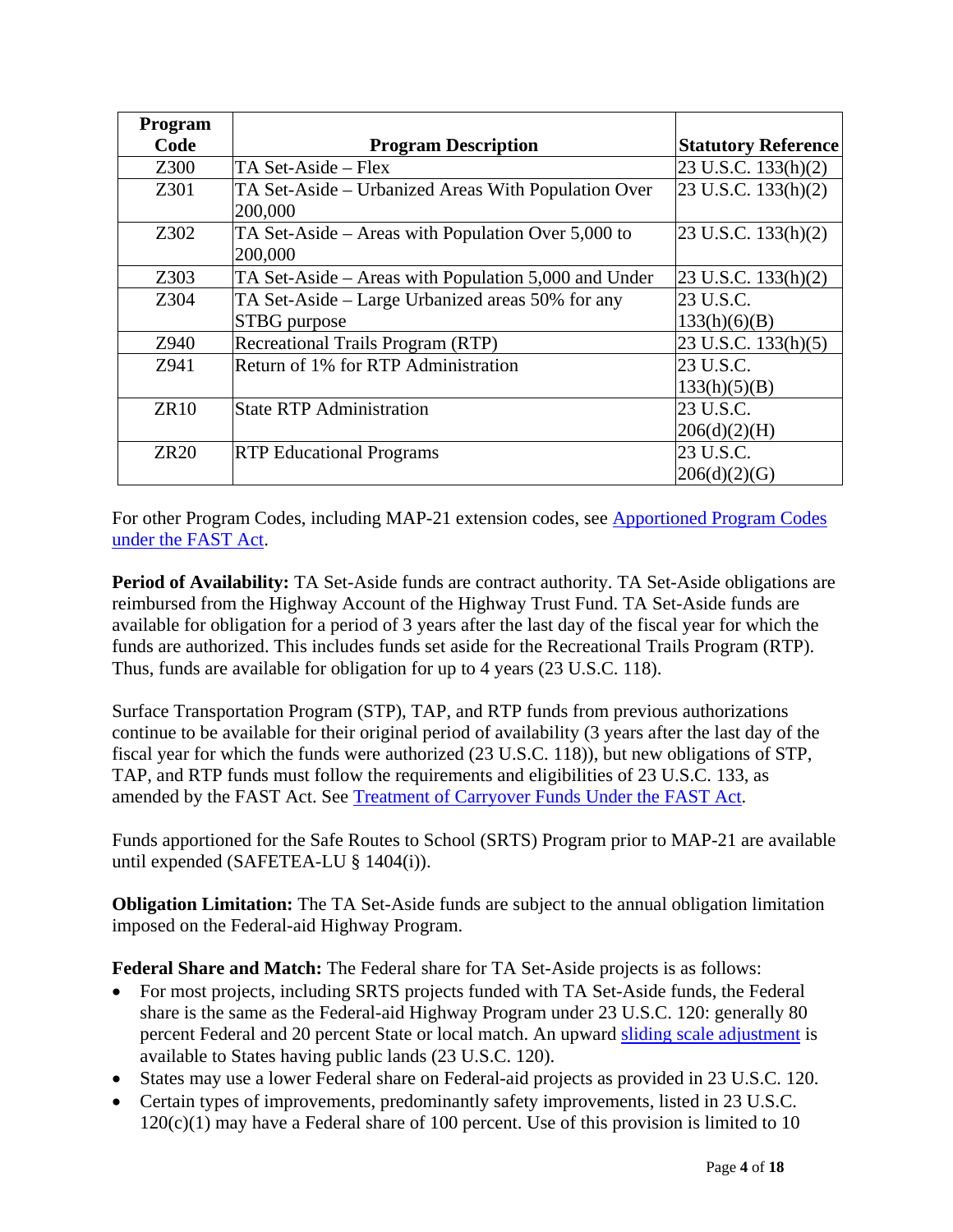percent of the total funds apportioned to a State under 23 U.S.C. 104. See FHWA's Memo, Increased Federal Share under 23 U.S.C. 120(c)(1), dated November 25, 2014, for examples.

- 23 U.S.C. 120(f) allows funds apportioned under 23 U.S.C. 104 to be used at 100 percent Federal share for Federal-aid highways within Indian Reservations, and national parks and monuments.
- 23 U.S.C. 120(j) allows Federal agency funds (other than those made available under title 23 or title 49) to pay the non-Federal share of the cost of any transportation project that is within, adjacent to, or provides access to Federal land, for projects funded under title 23 or under chapter 53 of title 49.
- 23 U.S.C. 120(k) allows Federal land and tribal transportation funds to pay the non-Federal share of the cost of any project that is funded under title 23 or under chapter 53 of title 49 that provides access to or within Federal or tribal land.
- Projects funded under the RTP set-aside retain the Federal share and flexible match and donation provisions available under 23 U.S.C. 206(f) and 23 U.S.C. 206(h), and these provisions remain in effect for prior year RTP funds. Recreational trail projects funded from other STBG funds under sections 133(b)(6) or 133(h) (not from the RTP set-aside) are subject to the general match requirement described above. See RTP Federal Share and **Matching Requirements** for more information.

Other match provisions:

- Except as noted above under 23 U.S.C. 120(j) and (k), 23 U.S.C. 206, or as allowed through other Federal program legislation, other Federal funds may not serve as the non-Federal match. Two Federal programs that allow Federal-to-Federal match are:
	- o U.S. Department of Housing and Urban Development Community Development Block Grants may match or be matched by other Federal funds (42 U.S.C. 5305).
	- o Federal programs for youth conservation or service corps, such as AmeriCorps under 42 U.S.C. 12571, may receive funds from other Federal programs as match. See AmeriCorps guidance for further information.
- There is no provision for a programmatic match under the STBG or TA Set-Aside, except for the RTP set-aside funds.
- There is no provision to allow TA Set-Aside funds to use up to 100 percent Federal share, except as noted above under section  $120(c)$  and (f).

**Allocations and Suballocations:** Fifty percent of the amount set aside for TA in the State (after deducting the set-aside for the RTP, if applicable) is suballocated to areas based on their relative share of the total State 2010 Census population. The remaining 50 percent is available for use in any area of the State. Other than the total percentage suballocated, the suballocation structure is the same as for STBG funds (see the STBG Guidance, Section E, Suballocation), except the requirement to provide obligation limitation to urbanized areas with populations over 200,000 does not apply to TA Set-Aside funds (23 U.S.C. 133(h)(2), MAP-21 § 1109(b)). Figure 1 shows the TA Set-Aside suballocation: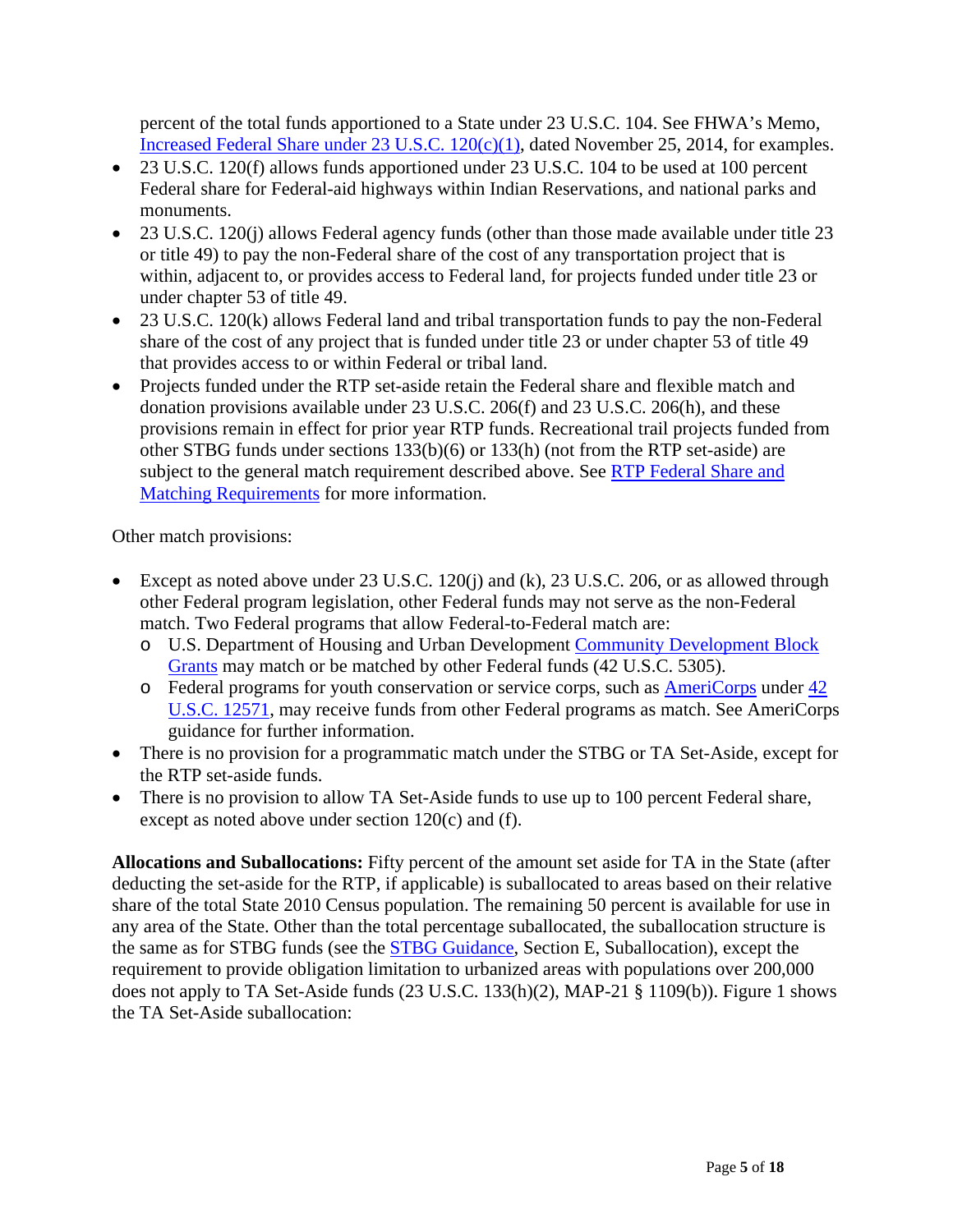#### **Figure 1: Transportation Alternatives Suballocation**

Source: FAST Act Suballocation of Apportioned Funds Questions and Answers See the FAST Act Funding Supplementary Tables for the specific dollar amounts.



**Transfer of Funds:** 23 U.S.C. 126 (Transferability of Federal-aid Highway funds) provides for and has conditions on the transfer of funds apportioned under 23 U.S.C. 104(b). Transferred funds are to be obligated for the same purposes and to meet the same requirements of the category to which they are transferred. See FHWA Order 4551.1, *Fund Transfers to Other Agencies and Among Title 23 Programs*, dated August 12, 2013, and Transferability of Apportioned Program Funding under 23 U.S.C. 126.

The following provisions apply to TA Set-Aside funds:

- A State may transfer up to 50 percent of TA Set-Aside funds for the fiscal year to any 23 U.S.C. 104(b) apportionment for the State from the portion of TA Set-Aside funds available for use in any area of the State. No transfers are permitted from TA Set-Aside funds suballocated to sub-State areas based on population or funds set aside for the RTP (FAST Act § 1109; 23 U.S.C. 126).
- Funds for TA Set-Aside-eligible projects may be transferred to the Federal Transit Administration (FTA) to administer in accordance with chapter 53 of title 49. Funds may be transferred in the same manner as other Federal-aid Highway Program procedures (23 U.S.C.  $104(f)$ ).
- States may use STBG funds for projects eligible as TA Set-Aside projects without making a transfer and STBG provisions and requirements will apply. (23 U.S.C. 133(b)(15)). See the STBG Guidance, Section D, Eligibility.
- There is no authorization to transfer funds to or from the RTP set-aside funds. However: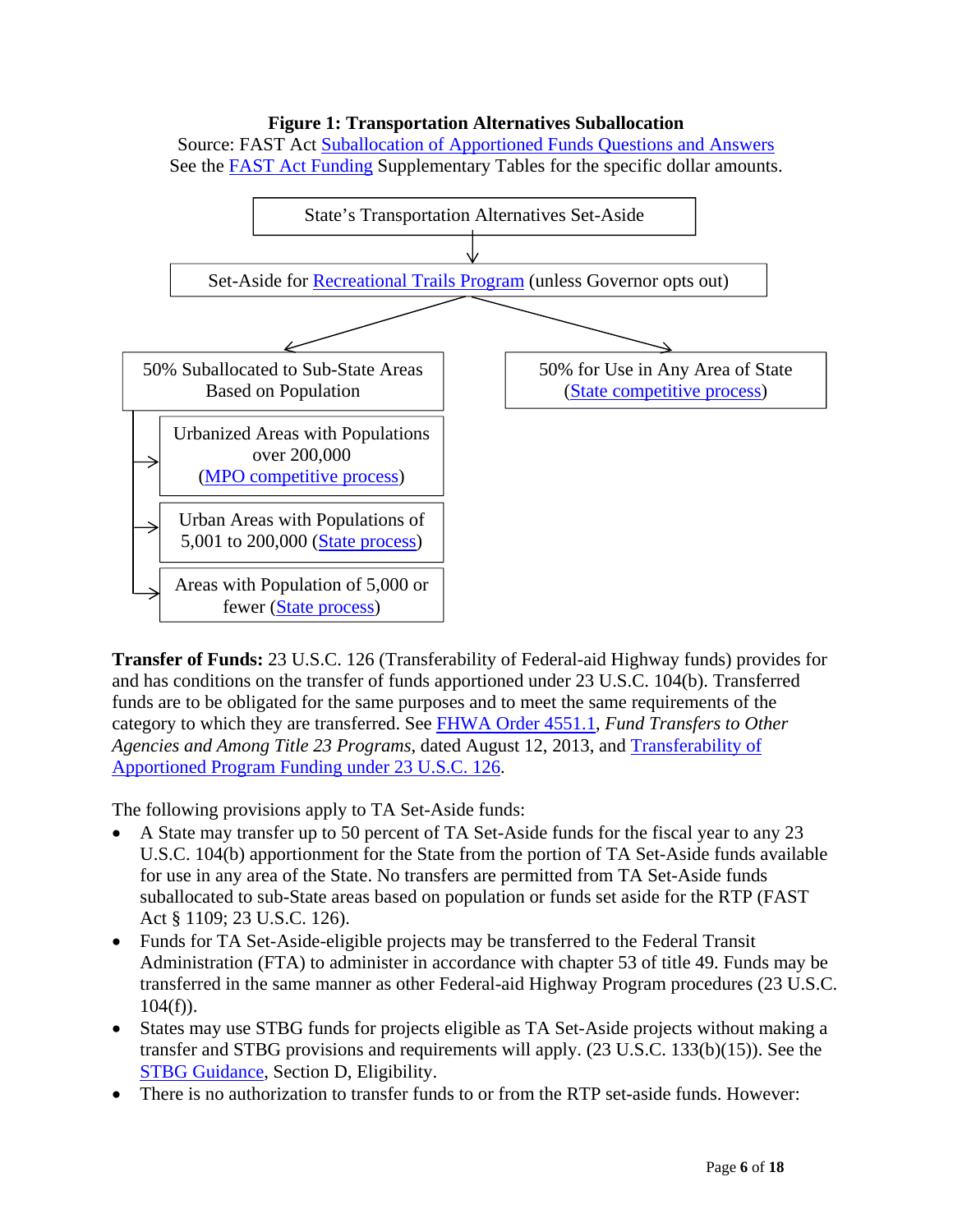- o States may use STBG funds for any recreational trail (23 U.S.C. 133(b)(6) and 133(h)), without making a transfer, and STBG provisions and requirements will apply. See STBG Eligibility.
- o If a State opts out of the RTP, the funds remain under the TA Set-Aside, and the transferability provisions pertaining to the TA Set-Aside apply.

# [Back to Top]

## **COMPETITIVE SELECTION PROCESS (23 U.S.C. 133(h)(4)(A))**

Consistent with other Federal-aid Highway Programs, TA Set-Aside funds are administered by the State Department of Transportation (DOT). All TA Set-Aside funds must be used for eligible projects that are submitted by eligible entities and chosen through a competitive project selection process. The statute requires the following with respect to the selection of projects:

A State or metropolitan planning organization required to obligate funds in accordance with paragraph (2) [23 U.S.C. 133(h)(2)] shall develop a competitive process to allow eligible entities to submit projects for funding that achieve the objectives of this subsection. A metropolitan planning organization for an area described in subsection  $(d)(1)(A)(i)$  [i.e., an urbanized area of the State with a population of over 200,000] shall select projects under such process in consultation with the relevant State. (23 U.S.C. 133(h)(4)).

#### **State Competitive Process**

The State is responsible for selecting projects through a competitive process for all other funds (23 U.S.C. 133(h)(4)). However, also see Planning Requirements for requirements to coordinate with regional and metropolitan planning organizations (MPOs).

- For funds suballocated to small urban areas (i.e., areas with populations of 5,001 to 200,000), the State is responsible for selecting projects through a competitive process (23 U.S.C. 133(h)(4)). The State may make these funds available for projects anywhere within the metropolitan planning area boundaries of an MPO serving an urbanized area with a population less than or equal to 200,000. For small urban areas not within MPOs, the State may make these funds available for projects anywhere within the municipal boundaries of the applicable small urban area, for example, within a town or township. Eligible entities within any small urban area also may apply to the State for "any area" funds.
- For funds suballocated to nonurban areas (i.e., areas with populations below 5,000), the State is responsible for selecting projects through a competitive process (23 U.S.C. 133(h)(4)).
- For funds available to any area of the State, the State is responsible for selecting projects through a competitive process (23 U.S.C. 133(h)(4)). These funds are available for any area of the State: large urbanized areas, small urban areas, or nonurban areas.
- Section 133(d) does not authorize the State to further suballocate the small urban area funds, nonurban area funds, or any area funds to individual MPOs, counties, cities, or other local government entities prior to competitive selection. The statute requires the State to be responsible for the competitive process for these funds  $(23 \text{ U.S.C. } 133\text{ (d)}(2)$  and  $133\text{ (h)}(4)$ ). However, the State's competitive process may include selection criteria to ensure a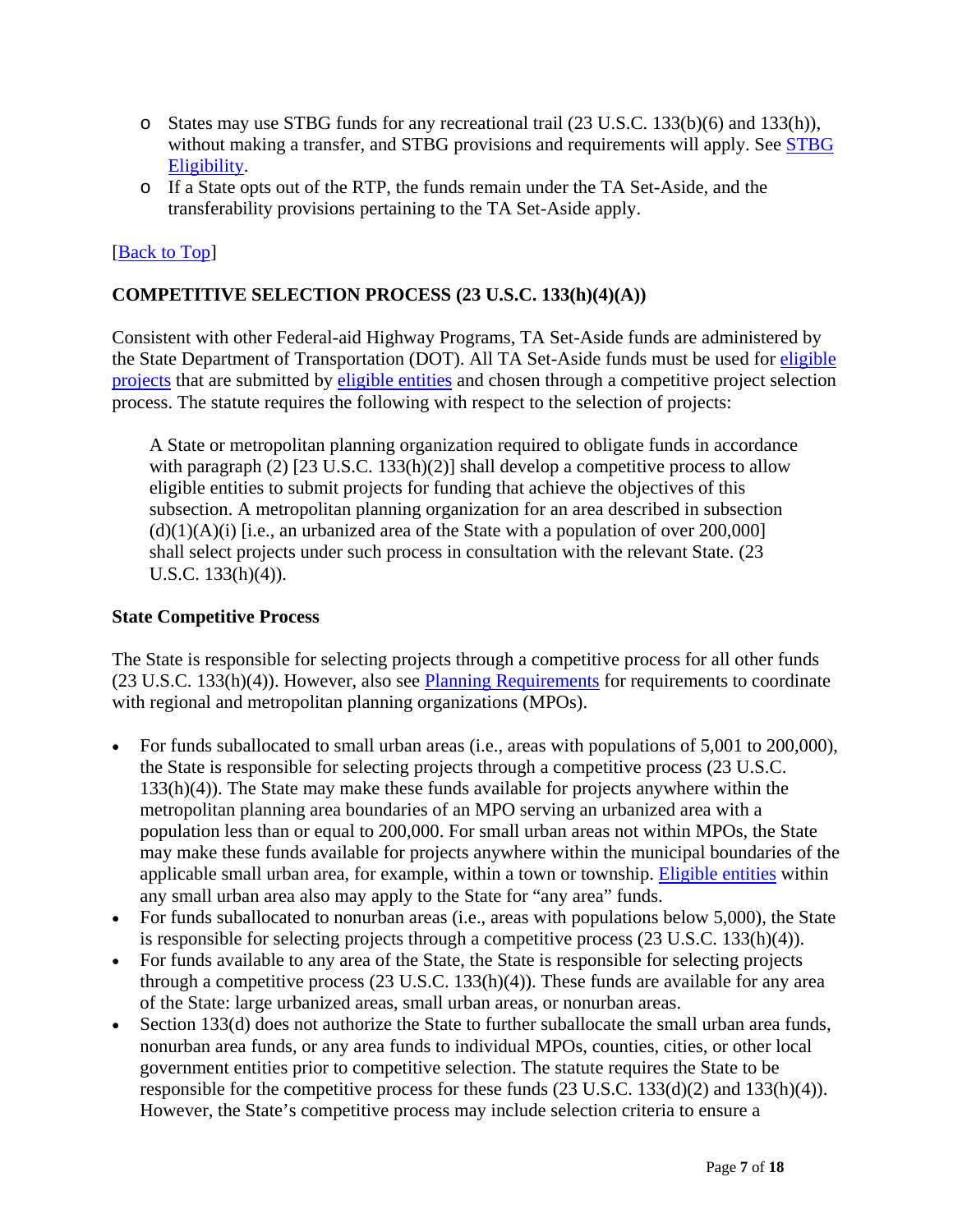distribution of projects among small MPOs, other small urban areas, and nonurban areas across the State. The State may consult with MPOs to ensure that MPO priorities are considered.

## **MPOs Representing Urbanized Areas with Population of Over 200,000**

For funds suballocated to urbanized areas with populations of over 200,000, the MPO(s) representing the urbanized area(s) is/are responsible for selecting projects through a competitive process, in consultation with the State (23 U.S.C. 133(h)(4)).

The MPO may use these funds for projects anywhere within the boundaries of the applicable MPO area (23 U.S.C. 133(d)(2)). Eligible entities within urbanized areas also may apply to the State for "any area" funds.

The MPO may use up to 50 percent of its suballocated funds for any project eligible under STBG, subject to the competitive project selection process. See http://www.fhwa.dot.gov/specialfunding/stp/160307.cfm.

Section 23 U.S.C. 133(d)(4)(A) requires suballocation of funds to urbanized areas with populations of over 200,000. In the case of MPOs that represent two or more urbanized areas with populations over 200,000, or where urbanized areas with populations over 200,000 are represented by two or more MPOs:

- If applicable, the State(s), MPO(s), and the local government entities representing the urbanized areas with populations over 200,000 should develop an agreement about how to suballocate funds among the urbanized areas with populations over 200,000.
- A State may obligate the funds based on other factors if the State and MPO(s) jointly apply to the Secretary for the permission to base the obligation on other factors and the Secretary grants the request  $(23 \text{ U.S.C. } 133(\text{d})(4)(\text{B}))$ .

## **Other Provisions and Priorities**

**Recreational Trails Program:** For the RTP set-aside, the Governor designates the State agency or agencies to administer the program. This remains the same agency previously designated by the Governor (for most States, a State resource agency or grant agency, or may be the State DOT), unless the Governor designates a new agency (23 U.S.C. 206(c)). All RTP provisions and requirements continue under 23 U.S.C. 206. See the Recreational Trails Program section.

**SAFETEA-LU Funds:** If States have prior year Transportation Enhancement or SRTS funds available, those funds may be administered under the same terms and conditions in effect prior to the effective date of MAP-21. See Safe Routes to School guidance and Treatment of Carryover Funds Under the FAST Act.

**Priorities:** States and MPOs have discretion about how to establish project priorities, or whether to fund (or not fund) particular categories. There is no requirement to consider all eligible TA Set-Aside activities equally. However, the statute does not authorize a State or MPO to suballocate or set-aside funds for small businesses, youth corps, or categories of applicants prior to project selection. The State or MPO must select projects submitted by eligible entities and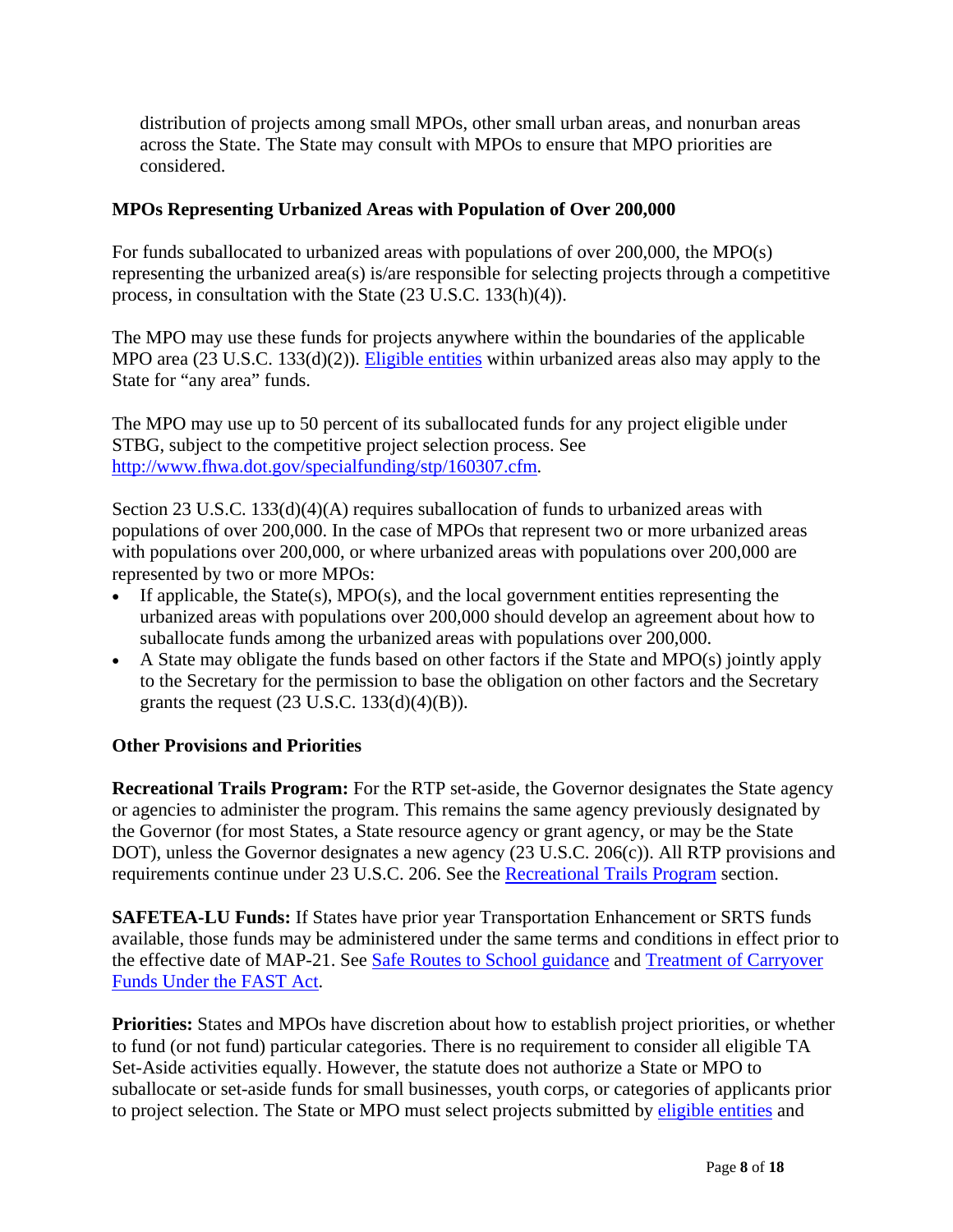chosen through a competitive process  $(23 \text{ U.S.C. } 133(h)(4))$ . The competitive process may include criteria giving priority to projects that meet desired goals.

**Competitive Process Procedures:** The statute did not establish specific standards or procedures for the required competitive process (23 U.S.C. 133(h)(4)). FHWA's TAP Guidance webpage has links to competitive process examples, which discuss illustrative selection criteria such as connectivity to essential services, safety, equity for disadvantaged populations, and the extent of community support for the project. FHWA also developed the Transportation Alternatives Program (TAP) Performance Management Guidebook to provide sample performance objectives and measures that States, MPOs, and project sponsors may consider as they administer, implement, and evaluate the TA projects and program outcomes.

The FHWA Division office should ensure that the State and MPOs have competitive project selection processes, but there are no formal criteria, checklists, or certification requirements. The State and MPOs should ensure adequate public involvement and transparency as they develop their competitive processes. A competitive process should allow project sponsors to understand the project selection evaluation criteria.

# [Back to Top]

# **ELIGIBLE ENTITIES (23 U.S.C. 133(h)(4)(B))**

Under 23 U.S.C.  $133(h)(4)(B)$ , the entities eligible to receive TA Set-Aside funds are:

- (1) a local government: Local government entities include any unit of local government below a State government agency, except for an MPO. Examples include city, town, township, village, borough, parish, or county agencies.
- (2) a regional transportation authority: Regional transportation authorities are considered the same as the Regional Transportation Planning Organizations defined in the statewide planning section (23 U.S.C. 135(m)).
- (3) a transit agency: Transit agencies include any agency responsible for public transportation that is eligible for funds as determined by the Federal Transit Administration.
- (4) a natural resource or public land agency: Natural resource or public land agencies include any Federal, Tribal, State, or local agency responsible for natural resources or public land administration. Examples include:
	- State or local park or forest agencies;
	- State or local fish and game or wildlife agencies;
	- Department of the Interior Land Management Agencies; and
	- U.S. Forest Service.
- (5) a school district, local education agency, or school: School districts, local education agencies, or schools may include any public or nonprofit private school. Projects should benefit the general public and not only a private entity.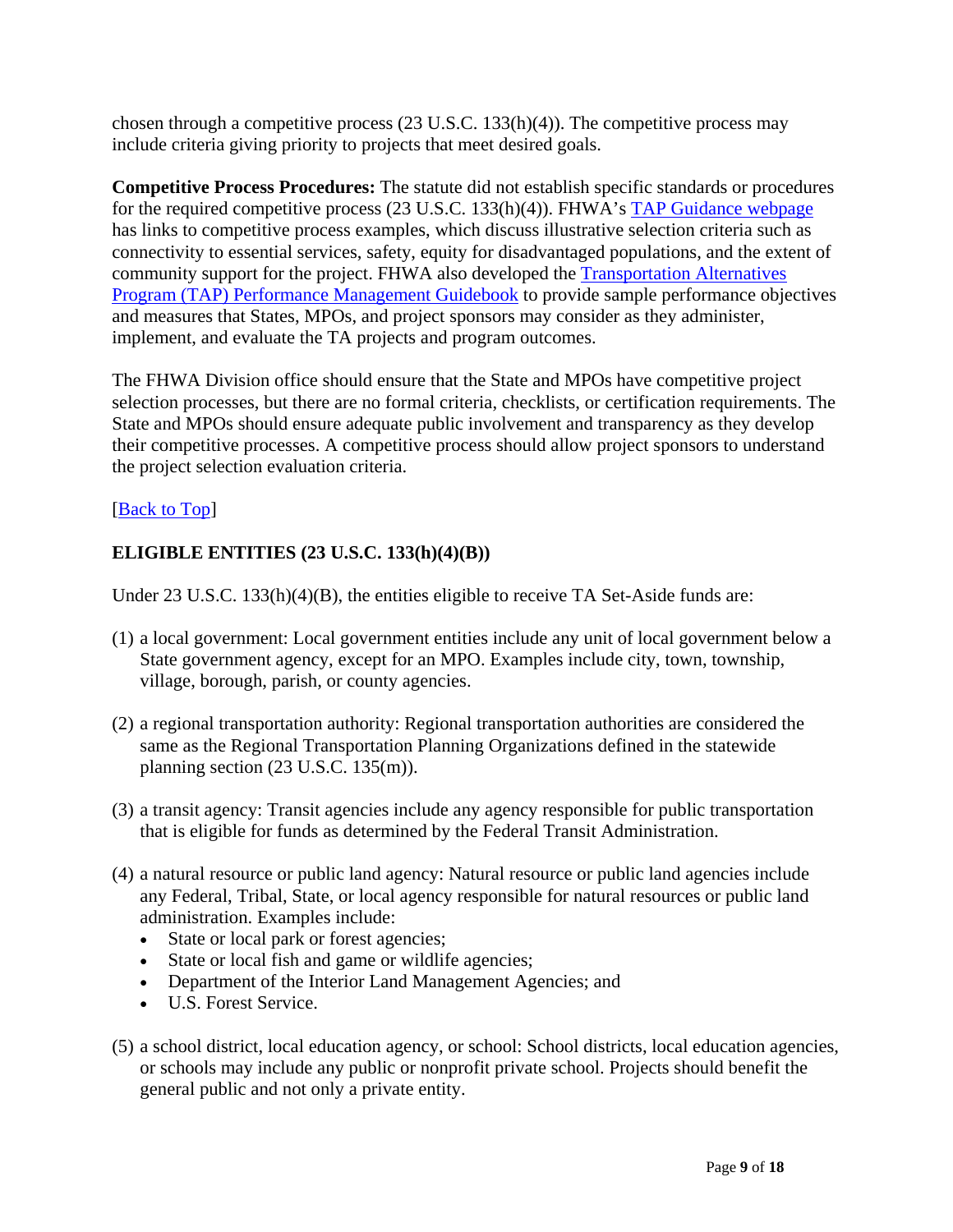- (6) a tribal government.
- (7) a nonprofit entity responsible for the administration of local transportation safety programs: Examples include a nonprofit entity responsible for:
	- a local program implementing construction, planning, and design of infrastructure-related projects and systems that will provide safe routes for non-drivers, including children, older adults, and individuals with disabilities to access daily needs; and
	- a safe routes to school program.
- (8) any other local or regional governmental entity with responsibility for, or oversight of, transportation or recreational trails (other than an MPO or a State agency) that the State determines to be eligible, consistent with the goals of this subsection.

State DOTs and MPOs are not eligible entities as defined under 23 U.S.C. 133(h)(4)(B) and therefore are not eligible project sponsors for TA Set-Aside funds. However, State DOTs and MPOs may partner with an eligible entity project sponsor to carry out a project.

Nonprofit organizations are not eligible as direct grant subrecipients for TA Set-Aside funds unless they qualify through one of the eligible entity categories (e.g., where a nonprofit organization is a designated transit agency, school, or an entity responsible for the administration of local transportation safety programs). Nonprofit entities are eligible to partner with any eligible entity on an eligible project, if State or local requirements permit.

The RTP set-aside funds retain the **RTP** eligible project sponsor provisions under 23 U.S.C. 206  $(23 \text{ U.S.C. } 133(\text{h})(5)(\text{C}))$ .

## [Back to Top]

# **ELIGIBLE PROJECTS (23 U.S.C. 133(h)(3))**

TA Set-Aside funds may be obligated for projects or activities described in 23 U.S.C. 101(a)(29) or 213, as such provisions were in effect on the day before the date of enactment of the FAST Act. See TAP Eligible Projects Legislation as in effect prior to enactment of the FAST Act.

Former 23 U.S.C. 213(b)(1):

(1) Transportation Alternatives as defined in section 101 [former 23 U.S.C. 101(a)(29)]:

The term "transportation alternatives" means any of the following activities when carried out as part of any program or project authorized or funded under this title, or as an independent program or project related to surface transportation:

(A)Construction, planning, and design of on-road and off-road trail facilities for pedestrians, bicyclists, and other nonmotorized forms of transportation, including sidewalks, bicycle infrastructure, pedestrian and bicycle signals, traffic calming techniques, lighting and other safety-related infrastructure, and transportation projects to achieve compliance with the Americans with Disabilities Act of 1990 (42 U.S.C. 12101 et seq.).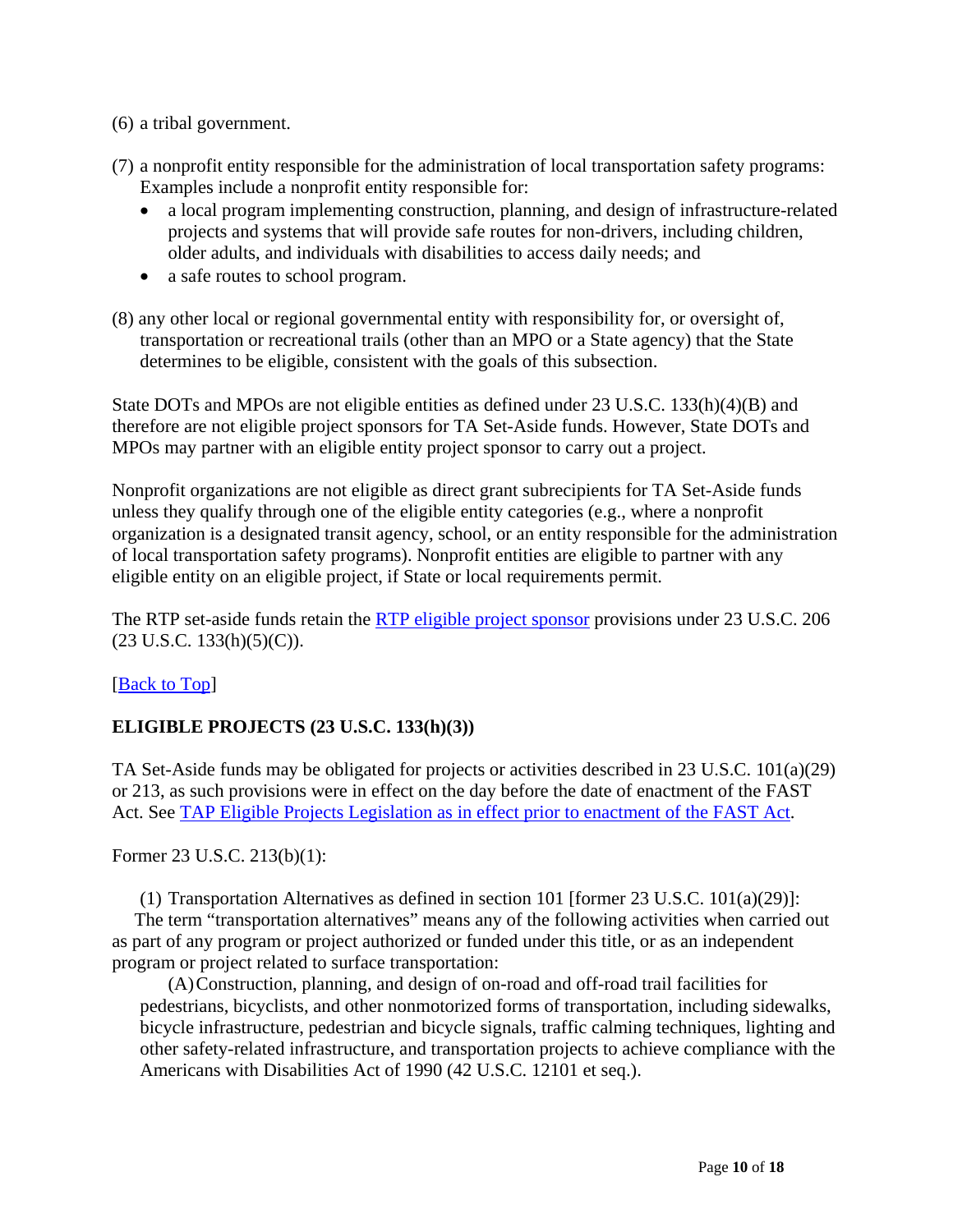(B) Construction, planning, and design of infrastructure-related projects and systems that will provide safe routes for non-drivers, including children, older adults, and individuals with disabilities to access daily needs.

(C) Conversion and use of abandoned railroad corridors for trails for pedestrians, bicyclists, or other nonmotorized transportation users.

(D)Construction of turnouts, overlooks, and viewing areas.

(E) Community improvement activities, *which include but are not limited to*:

(i) inventory, control, or removal of outdoor advertising;

(ii) historic preservation and rehabilitation of historic transportation facilities;

(iii)vegetation management practices in transportation rights-of-way to improve roadway safety, prevent against invasive species, and provide erosion control; and

(iv)archaeological activities relating to impacts from implementation of a transportation project eligible under title 23.

(F) Any environmental mitigation activity, including pollution prevention and pollution abatement activities and mitigation to:

(i) address stormwater management, control, and water pollution prevention or abatement related to highway construction or due to highway runoff, including activities described in sections 23 U.S.C. 133(b)(3) [as amended under the FAST Act], 328(a), and 329 of title 23; or

(ii) reduce vehicle-caused wildlife mortality or to restore and maintain connectivity among terrestrial or aquatic habitats (Former 23 U.S.C. 213(b)(2)-(4)).

(2) The recreational trails program under 23 U.S.C. 206 of title 23. See the Recreational Trails Program section.

(3) The safe routes to school program eligible projects and activities listed at section 1404(f) of the SAFETEA-LU:

- Infrastructure-related projects.
- Noninfrastructure-related activities.
- SRTS coordinator. SAFETEA-LU section  $1404(f)(2)(A)$  lists "managers of safe routes" to school programs" as eligible under the noninfrastructure projects.

(4) Planning, designing, or constructing boulevards and other roadways largely in the rightof-way of former Interstate System routes or other divided highways.

See *Boulevards from Divided Highways* for examples.

TA Set-Aside projects must benefit the general public (23 CFR 1.23 and 23 CFR 460.2).

**Not Eligible:** TA Set-Aside funds cannot be used for the following activities because there is no authorization under the Federal-aid Highway Program:

- State or MPO administrative purposes. Exceptions:
	- o See FHWA's Memo Allocating Indirect Costs to Projects, dated September 4, 2015. o RTP administrative costs of the State for RTP set-aside funds.
- Promotional activities, except as permitted under the  $SRTS$  (200 CFR 200.421(e)(3)).
- Routine maintenance and operations, except trail maintenance as permitted under the RTP.
- General recreation and park facilities, playground equipment, sports fields, campgrounds, picnic areas and pavilions, etc.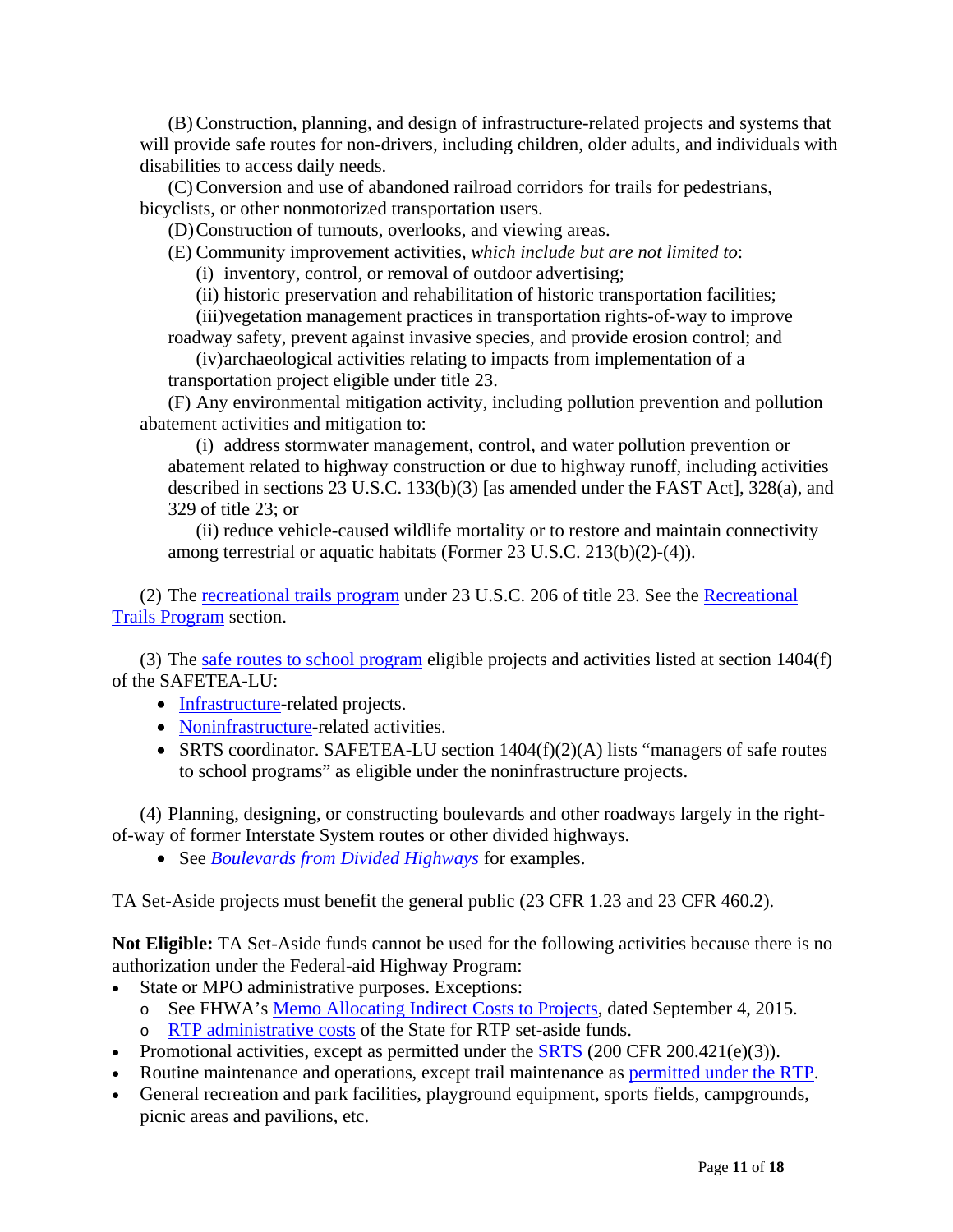**Location:** There are no location restrictions for TA Set-Aside infrastructure projects; they are not required to be located along highways. Activities eligible under the TA Set-Aside also are eligible for STBG funds (23 U.S.C. 133(b)(15)). Under 23 U.S.C. 133(c)(3), projects eligible under the TA Set-Aside funded with STBG funds are exempt from the location restriction in 23 U.S.C. 133(c). Some aspects of activities eligible under the TA Set-Aside also may be eligible under other Federal-aid Highway Programs. See STBG Eligibility.

For SRTS noninfrastructure projects, traffic education and enforcement activities must take place within approximately two miles of a primary or middle school (Kindergarten through  $8<sup>th</sup>$  grade). Other eligible SRTS noninfrastructure activities do not have a location restriction. SRTS infrastructure projects do not have location restrictions because SRTS infrastructure projects are broadly eligible under other TA Set-Aside eligibilities.

# [Back to Top]

# **OTHER REQUIREMENTS**

**Annual Report (23 U.S.C. 133(h)(7)):** The FAST Act established an annual reporting requirement for States or MPOs responsible for carrying out TA Set-Aside requirements. FHWA is developing the annual reporting procedures. The reporting requirements will begin with FY 2016 funds.

**Planning Requirements (23 U.S.C. 133(d)(5)):** Projects must be identified in the Statewide Transportation Improvement Program (STIP)/Transportation Improvement Program (TIP) and be consistent with the Long-Range Statewide Transportation Plan and the Metropolitan Transportation Plan(s). When obligating suballocated funding, the State must coordinate with relevant MPOs or rural planning organizations. Programming and expenditure of funds for projects shall be consistent with 23 U.S.C. 134 and 135.

## Section  $135(g)(6)(A)$  states:

"In general.—Projects carried out in areas with populations of less than 50,000 individuals shall be selected, from the approved transportation improvement program (excluding projects carried out on the National Highway System and projects carried out under the bridge program or the Interstate maintenance program under this title [title 23] or under sections 5310 and 5311 of title 49), by the State in cooperation with the affected nonmetropolitan local officials with responsibility for transportation or, if applicable, through regional transportation planning organizations…".

Projects for eligible planning must be reflected in the statewide planning and research work program or Metropolitan Unified Planning Work Program. Further, these projects must be in the STIP/TIP unless the State DOT or MPO agree that they may be excluded (23 CFR 420.119(e)).

**Applicability of 23 U.S.C. 217(i) for Bicycle Projects:** 23 U.S.C. 217(i) requires that bicycle facilities "be principally for transportation, rather than recreation, purposes". However, sections 133(b)(6) and 133(h) list "recreational trails projects" as eligible activities under STBG. Therefore, the requirement in 23 U.S.C. 217(i) does not apply to recreational trails projects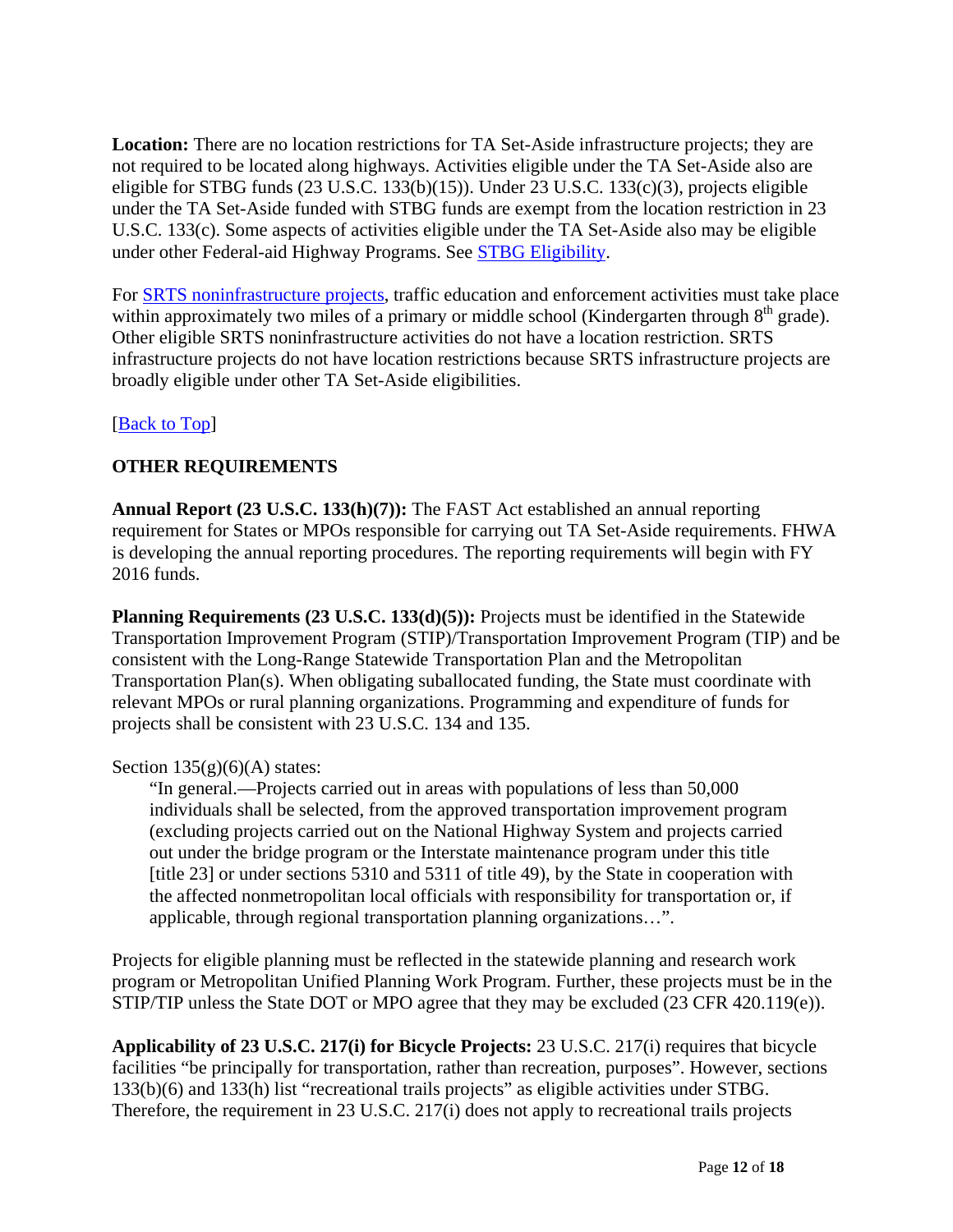(including for bicycle use) using STBG funds. Section 217(i) continues to apply to bicycle facilities other than trail-related projects, and section 217(i) continues to apply to bicycle facilities using other Federal-aid Highway Program funds (e.g., National Highway Performance Program, Highway Safety Improvement Program, Congestion Mitigation and Air Quality Improvement Program). The transportation requirement under section 217(i) is applicable only to bicycle projects; it does not apply to any other trail use or transportation mode.

# [Back to Top]

# **TREATMENT OF PROJECTS (23 U.S.C. 133(i))**

Projects funded under 23 U.S.C. 133, including projects carried out under the TA Set-Aside under 23 U.S.C. 133(h), but excluding Recreational Trails Program (RTP) projects carried out under 23 U.S.C.133(h)(5), shall be treated as projects on a Federal-aid highway (23 U.S.C. 133(i)). This subjects all STBG projects (excluding those funded from the RTP set-aside) to, among other things, Davis-Bacon Act prevailing wage requirements and other Federal-aid requirements (e.g., Buy America, planning, environmental review, letting, etc.).

**Youth Service and Conservation Corps:** Section 1524 of MAP-21 remains in effect. It provides exceptions to certain requirements regarding pay rates and contracting requirements for projects using qualified youth service or conservation corps. This provision requires the DOT/FHWA to "encourage the States and regional transportation planning agencies to enter into contracts and cooperative agreements with qualified youth service or conservation corps...to perform appropriate projects eligible under sections 162, 206, [former] 213, and 217 of title 23, United States Code, and under section 1404 of the SAFETEA-LU." These projects include scenic byways, recreational trails, transportation alternatives, bicycle and pedestrian, and safe routes to school. Section 1524 of MAP-21 applies to any projects eligible under these sections, including projects funded under other Federal-aid Highway Program funds. See the MAP-21 Section 1524 Questions and Answers and Youth Workforce Development Resources. To the extent the requirements of 23 U.S.C. 133 relating to Treatment of Projects conflicts with the express provisions in section 1524, the provisions in section 1524 prevail because they are more specific than the general provision of 23 U.S.C. 133(i).

## [Back to Top]

# **RECREATIONAL TRAILS PROGRAM**

Section 1109 of the FAST Act amended the RTP to make the funding a set-aside from the TA Set-Aside. Unless the Governor opts out 30 days in advance of an apportionment for any fiscal year, an amount equal to the State's FY 2009 RTP apportionment is set aside from the State's TA Set-Aside funds for recreational trails projects. (23 U.S.C. 133(h)(5)). All RTP provisions and requirements continue under 23 U.S.C. 206. See RTP Guidance and Information.

For the RTP set-aside, the Governor designates the State agency or agencies to administer the program. This remains the same agency previously designated by the Governor (for most States, a State resource agency or grant agency, or the State DOT), unless the Governor designates a new agency (23 U.S.C. 206(c)). If an agency other than the State DOT administers the RTP, then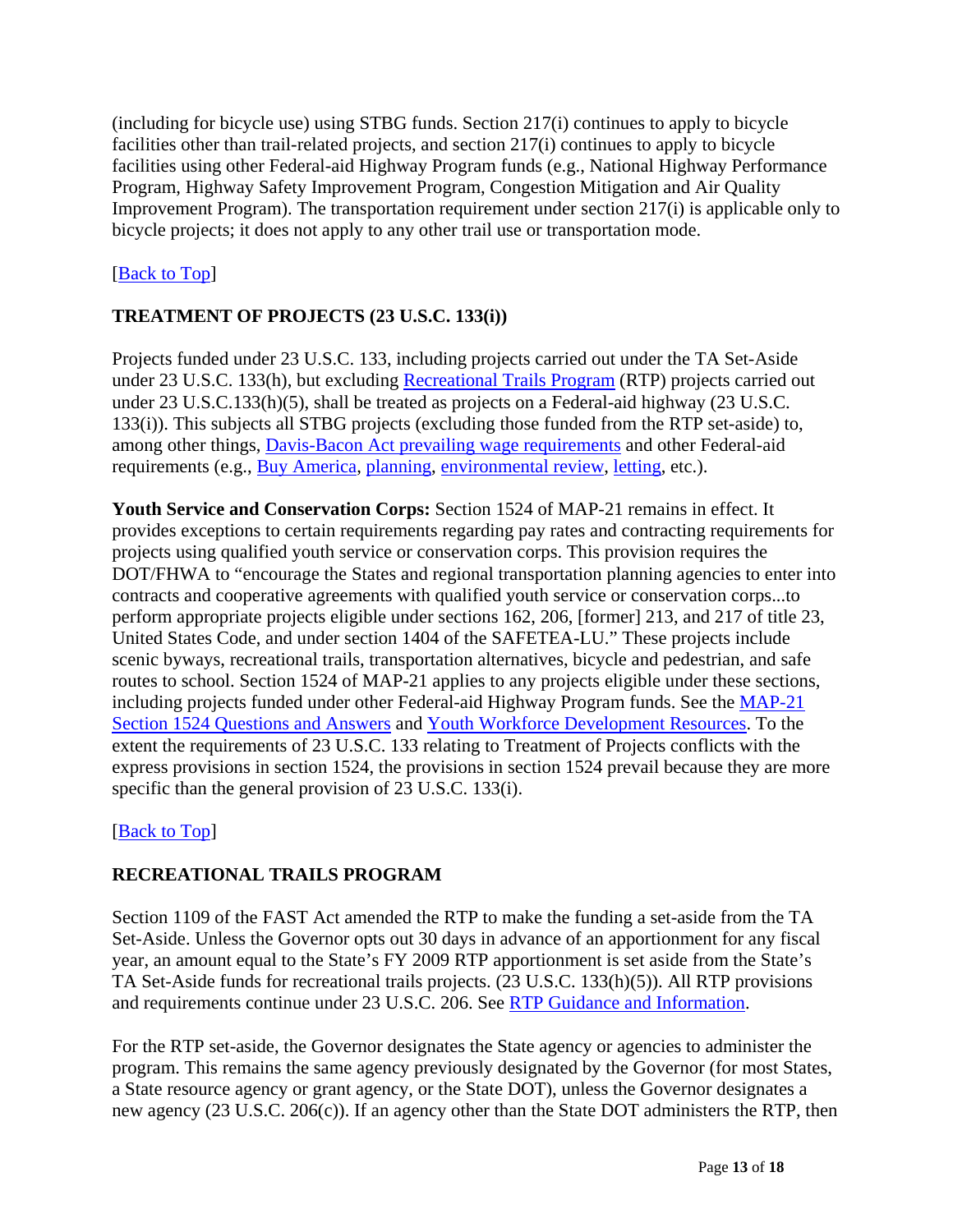the States should have (or should develop) a Stewardship and Oversight Plan to outline the roles and responsibilities of FHWA and the State agency or agencies that administer the RTP. See an example on the RTP website: (HTML / PDF).

Under 23 U.S.C. 133(h)(5), if continuing the RTP:

- Each State shall obligate an amount of funds reserved under 23 U.S.C. 133(h) (the TA Set-Aside) equal to the amount of the funds apportioned to the State for FY 2009 under 23 U.S.C. 104(h)(2), as in effect on the day before enactment of MAP-21, for projects relating to recreational trails under 23 U.S.C. 206. See FAST Act Funding Tables.
- Each State shall return 1 percent of those funds to the Secretary for the administration of RTP. See FAST Act Funding Tables.
- Each State shall comply with the provisions of the administration of the RTP under 23 U.S.C. 206, including the use of apportioned funds. Therefore, all RTP provisions and requirements remain unchanged, including the requirement for 40 percent diverse use, 30 percent motorized use, and 30 percent nonmotorized use  $(23 \text{ U.S.C. } 206(d)(3)(\text{A})).$
- For a State to be eligible to use funds set aside for the RTP, the State must comply with the requirement that "...the State shall establish a State recreational trail advisory committee that represents both motorized and nonmotorized recreational trail users, which shall meet not less often than once per fiscal year." If a State does not meet this requirement, it is not eligible to use RTP set-aside funds  $(23 \text{ U.S.C. } 206(c)(2))$ .

If opting out of the RTP:

- The Governor of the State must notify the Secretary not later than 30 days prior to apportionments being made for any fiscal year (23 U.S.C. 133(h)(6)(A)). Any State that desires to opt out of the RTP set-aside shall notify FHWA via email, with a letter signed by the Governor or the Governor's designee accompanying the opt-out notification, to the FHWA Office of Budget's official mailbox (BudDiv@dot.gov) no later than the September 1st prior to the fiscal year in which the State wishes to opt out. FAST Act Funding Tables.
- The funds remain as TA Set-Aside funds.
- The State cannot use a portion of its TA Set-Aside funds for RTP administrative costs for the fiscal year in which it opts out. The ability to use RTP funds for State administrative costs is limited to a percentage "of the apportionment made to the State for the fiscal year" (which would include the RTP set-aside funds). If there is no apportionment, then there is no program to administer, and the administrative funds cannot be permitted.

Recreational trail projects that would be eligible under the RTP also are eligible under STBG under 23 U.S.C. 133(b)(6) and under the TA Set-Aside under 23 U.S.C. 133(h).

- STBG provisions and requirements apply to STBG funds used for recreational trail projects.
- TA Set-Aside provisions and requirements apply to TA Set-Aside funds used for recreational trail projects (excluding the RTP set-aside funds).

**RTP Administrative Funds** are limited to "costs to the State incurred in administering the program, but in an amount not to exceed 7 percent of the apportionment made to the State *for the fiscal year*" (emphasis added). The limitation is subject to the amount necessary within a fiscal year, and does not carry over. A State cannot carry over administrative funds from Year 1 because that would increase the administrative funds available in Year 2. RTP funds obligated for administrative costs but not expended within a fiscal year must be deobligated and used for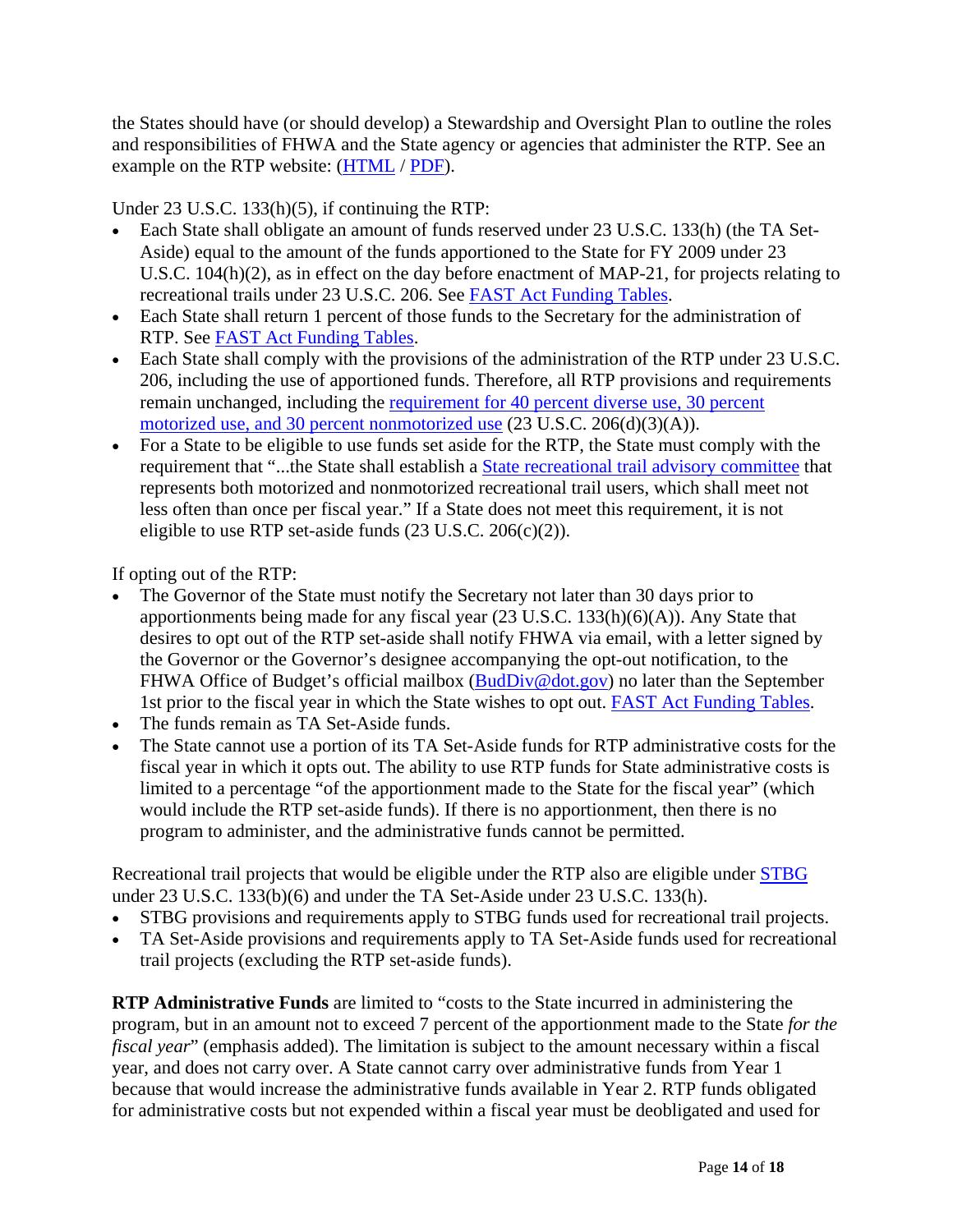other eligible trail projects. The restriction applies to all RTP funds, including funds apportioned prior to the enactment of MAP-21 or the FAST Act (23 U.S.C. 206(d)(2)(H)).

To cover administrative costs at the beginning of a fiscal year, States may request authorization to obligate administrative costs as an Advance Construction project, which is allowable under 23 U.S.C. 115 and 23 CFR 630 Subpart G.

For eligible administrative costs, see RTP Trail Assessments, Education and Training, and State Administrative Costs.

**RTP Educational Funds** are limited to the "development and dissemination of publications and operation of educational programs to promote safety and environmental protection, (as those objectives relate to one or more of the use of recreational trails, supporting non-law enforcement trail safety and trail use monitoring patrol programs, and providing trail-related training), but in an amount not to exceed 5 percent of the apportionment made to the State for the fiscal year" (23 U.S.C. 206(d)(2)(G)). The limitation is subject to the amount necessary within a fiscal year, and does not carry over. RTP funds obligated for educational costs but not expended within a fiscal year must be deobligated and used for on-the-ground trail projects. This restriction applies to all RTP funds, including funds apportioned prior to the enactment of MAP-21 or the FAST Act.

States may use STBG funds under 23 U.S.C. 133(b)(6) or TA Set-Aside funds under 23 U.S.C. 133(h) for recreational trail educational programs. The educational activities eligible under the RTP do not depend on the existence of a program. Therefore, even if a State opts out of the RTP, it may fund recreational trail educational programs under STBG. Because there is no specific apportionment for a State that opts out of the RTP, there is no limitation on the funds available for recreational trail educational programs using STBG funds under 133(b)(6) or 133(h).

For eligible educational costs, see RTP Trail Assessments, Education and Training, and State Administrative Costs.

**RTP Suballocation Requirement:** MAP-21 created (and the FAST Act continued) a potential conflict for the requirements for 40 percent diverse use, 30 percent motorized use, and 30 percent nonmotorized use, because the 40-30-30 percentage requirements apply to the full apportionment before the return of 1 percent to the U.S. DOT for administrative purposes. The RTP guidance for State Suballocations explains how States can meet the 40-30-30 requirements by selecting projects that qualify simultaneously under the motorized and diverse categories or the nonmotorized and diverse categories.

[Back to Top]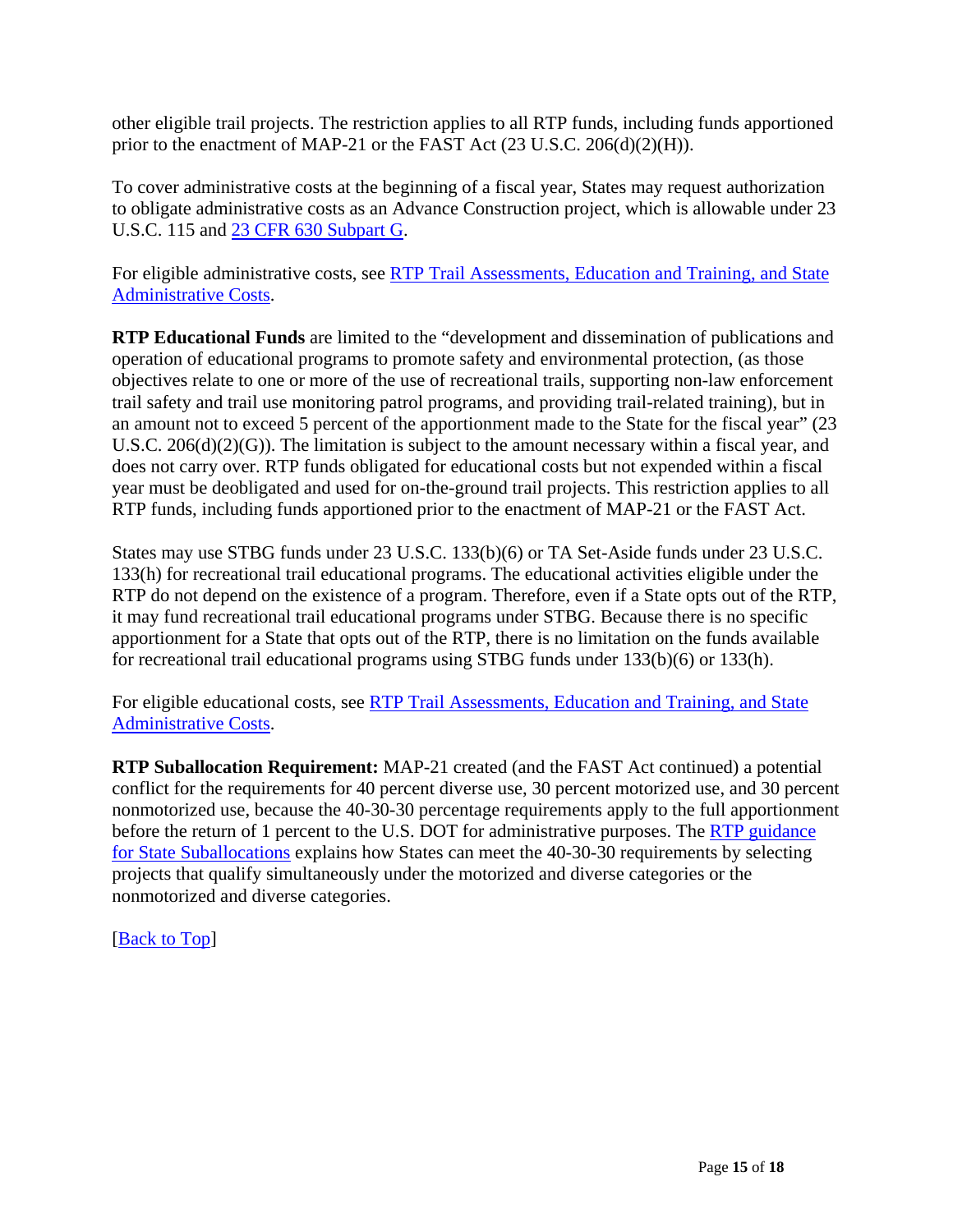# **TA SET-ASIDE PROJECT ELIGIBILITY QUESTIONS AND ANSWERS**

The following questions and answers relating to project eligibility come from previous MAP-21 guidance and questions and answers, updated to be consistent under the FAST Act. See TAP Eligible Projects Legislation as in effect prior to the enactment of the FAST Act for the text from the former 23 U.S.C. 213(b) and 101(a)(29). Eligible TA Set-Aside projects must be sponsored by an eligible entity and selected through the competitive selection process.

#### **Archaeological Activities: What archaeological activities are eligible?**

Archaeological activities must relate to impacts from implementation of a transportation project eligible under title 23 (Former 23 U.S.C. 101(a)(29)(E)(iv)).

## **Bike Sharing: Are bike sharing systems eligible?**

Yes. Bike sharing systems are eligible for Federal-aid Highway Program funds, under several Federal-aid programs, including the STBG and TA Set-Aside. In addition to bike sharing docks, equipment, and other capital costs, FHWA funds may be used to purchase bicycles that are integral to a bike sharing system. Federal-aid Highway Program funds cannot be used for operational costs (Former 23 U.S.C. 101(a)(29)(A) and (B)).

#### **Historic Preservation: What historic preservation projects are eligible?**

Historic preservation activities are limited to historic preservation and rehabilitation activities relating to historic transportation facilities. Operation of historic transportation facilities is not eligible (Former 23 U.S.C. 101(a)(29)(E)(ii)).

#### **Land Acquisition: Is land acquisition eligible?**

Land acquisition is allowed for eligible TA projects, such as right-of-way or easements for pedestrian and bicycle projects; turnouts, overlooks, and viewing areas; historic transportation facilities; or environmental mitigation. FHWA's Real Estate Guidance for Enhancement Projects remains a useful resource to address real estate and property management issues. However, MAP-21 eliminated eligibility for acquisition of scenic easements and scenic or historic sites (including historic battlefields), scenic or historic highway programs (including tourist and welcome center facilities), or museums.

## **Landscaping: Is landscaping and scenic enhancement eligible as an independent project?**

Under the "community improvement activities" category, projects such as streetscaping and corridor landscaping may be eligible under the TA Set-Aside if sponsored by an eligible entity and selected through the required competitive process. Landscaping and scenic enhancement features, including junkyard screening and removal under 23 U.S.C. 136, may be eligible as part of the construction of any Federal-aid highway project, including eligible TA-funded projects (23 U.S.C. 319).

#### **Lighting: Is lighting eligible?**

Yes. Lighting is eligible for bicycle and pedestrian facilities and may be appropriate as part of other eligible categories. Project sponsors should consider energy-efficient methods and options that reduce light pollution (Former 23 U.S.C. 101(a)(29)(A)).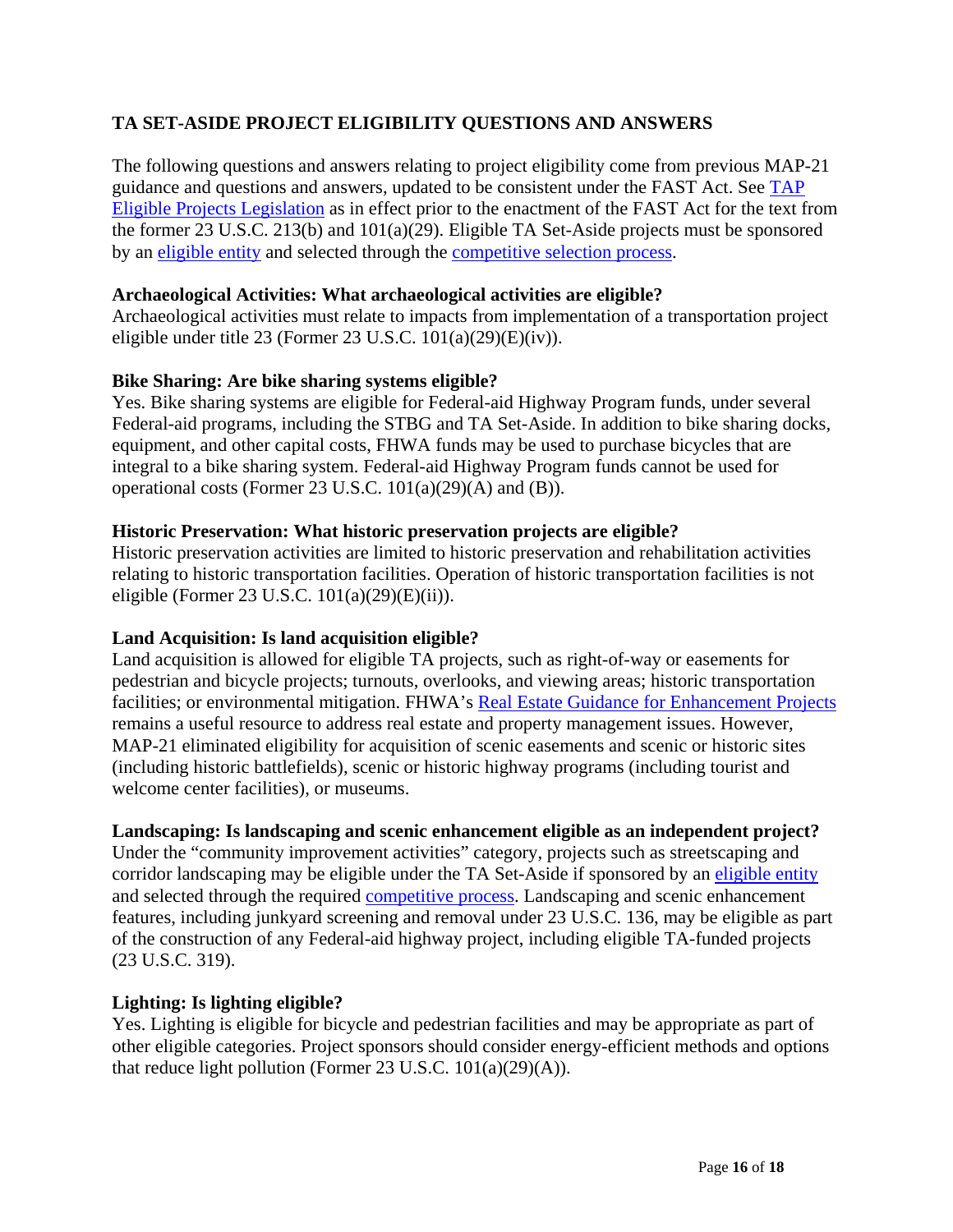#### **Planning: Is planning eligible as an independent TA Set-Aside project?**

Yes. Planning for pedestrian and bicycle activities is eligible as an independent project. Former 23 U.S.C. 101(a)(29) did not specify if "construction, planning, and design" limits planning to a component of a project, or whether planning may be an independent project related to eligible projects. Title 23 has sections that use "and" to describe both related and unrelated types of activities, therefore FHWA believes that section  $101(a)(29)$  supported both planning components and independent planning projects.

#### **Resilience: Are resilience improvements eligible?**

Making transportation systems more resilient to changing environmental conditions is an important aspect of maintaining a state of good repair. Federal-aid highway planning and projects, including activities funded via the TA Set-Aside, may include climate and extreme weather resiliency elements to make transportation systems more reliable. For further information, please see FHWA guidance **Eligibility of Activities to Adapt to Climate Change**.

#### **Road Diets: Are road diets eligible?**

Road Diets are among FHWA's Proven Safety Countermeasures. If work to benefit activities eligible under the TA Set-Aside that are associated with a road diet (such as widening sidewalks or installing separated bike lanes) would require incidental highway reconstruction, then TA Set-Aside funds may cover those costs (Former 23 U.S.C. 101(a)(29)(A) and (B)).

#### **Safety Education Activities: Are safety education activities eligible?**

Safety education activities are eligible for TA Set-Aside funds if they are eligible as SRTS projects, targeting children in Kindergarten through  $8<sup>th</sup>$  grade (Former 23 U.S.C. 213(b)(3)). STBG funds may be used for carrying out nonconstruction projects related to safe bicycle use under 23 U.S.C. 133(b)(6) and 217(a).

#### **Turnouts: What is eligible under "construction of turnouts, overlooks, and viewing areas"?**

The activity "construction of turnouts, overlooks, and viewing areas" may use the criteria for "scenic overlooks" described in 23 CFR 752.6: "Scenic overlooks may provide facilities equivalent to those provided in safety rest area[s]" described in 23 CFR 752.5 (Former 23 U.S.C.  $101(a)(29)(D)$ ).

#### **Utilities: Is utility relocation eligible?**

Utility relocation that is necessary to accommodate an eligible project may be eligible for Federal reimbursement only if permitted under State law or policy. Federal law and regulation (23 U.S.C. 123, *Relocation of utility facilities*, and 23 CFR 645, *Utilities*) recognize that some States, by State law or policy, prohibit using public funds to relocate utilities; in these States, it is illegal to use funds to relocate utilities. (23 U.S.C. 123, *Relocation of utility facilities*, and 23 CFR 645, *Utilities*)

[Back to Top]